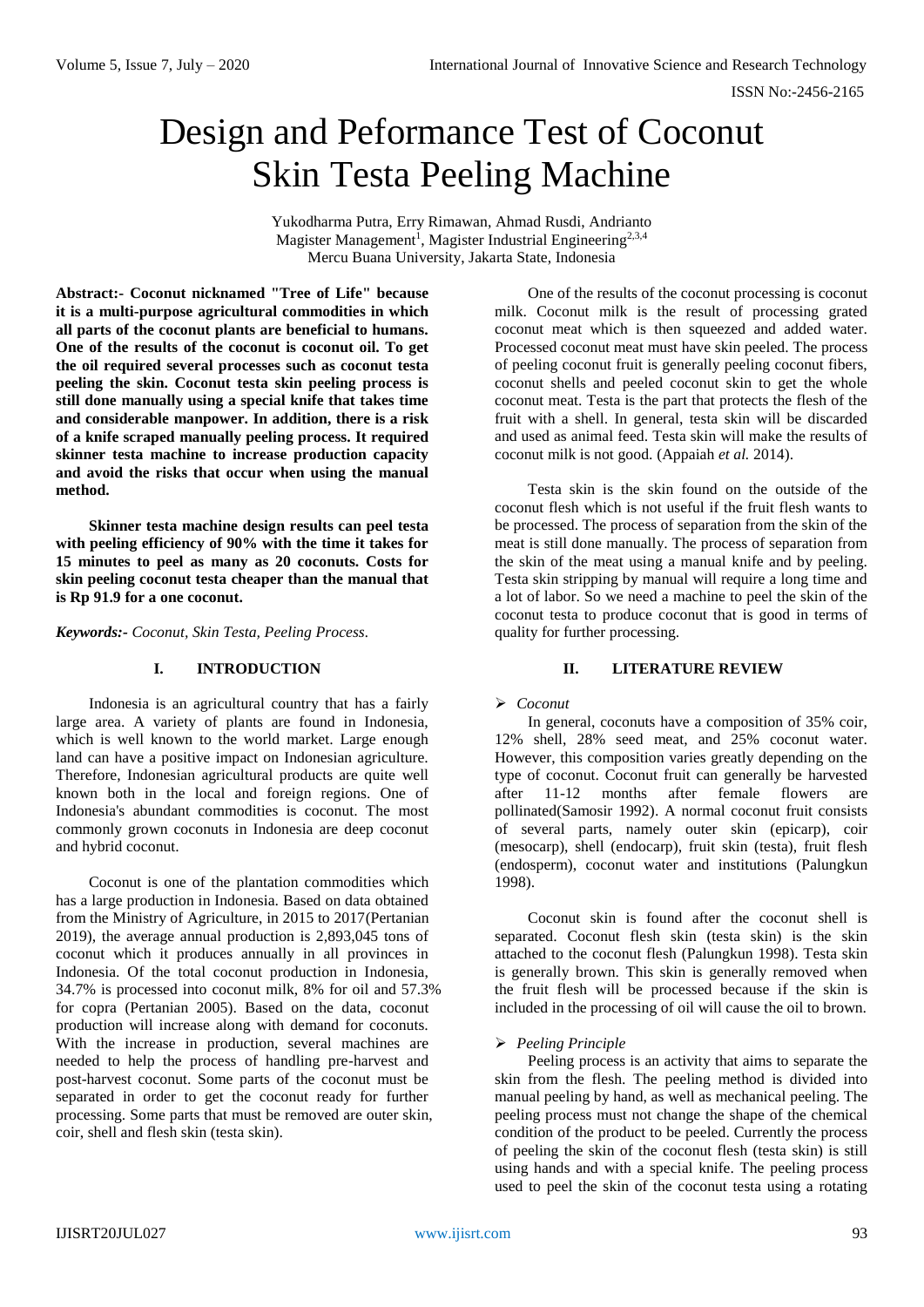drum. The principle of peeling used is the friction between the coconut with the drum and the friction between the coconut. The principle used resembles the principle of peeling the cassava peel. However, the cassava peeler was given an abrasive to peel the cassava peels of (Engineering 2006) .The drum rotates at a certain speed and the inside of the rotating drum is made rough so it is able to peel the skin of the coconut testa.

# **III. METODOLOGY**

The stages of the research carried out are as follows:

#### *Identification of problems*

At this stage the characteristics of the coconut fruit (dimensions, weight and thickness of the skin) will be identified, how to manually strip the skin of the testa, as well as several alternative mechanisms that will be used for the machine to be made.

#### *Formulation of Design Concepts*

Analysis of the existing problems and some alternative concepts that can be used while considering related aspects. In this stage several functional and structural designs will be produced. The functional design that will be designed is the function of peeling coconut skin. This function is carried out by two cylinders which rub against the skin of the coconut testa.

In designing and building a coconut peeling machine some of the expected criteria are as follows:

- Being able to peel the skin of the coconut testa cleanly
- Easy to operate

Conceptual design of testa skin peeling machine using a rotating drum mechanism. By using a rotating drum it is expected that the skin of the testa can be peeled off. The principle uses friction between the drum and coconut skin. In addition, friction between coconuts is also expected to be able to peel the skin of the coconut. The rotating drum is made of perforated stainless steel plates. The hole of the stainless steel plate is one centimeter with the distance between the holes one centimeter. On the inside of the rotating drum mounted cylinder buffer is also installed. It aims to avoid coconut thrown back so that the coconut will not break. The distance between the peeling cylinder and the supporting cylinder is set as wide as 15 cm. this refers to the average size of coconut diameter of 11 cm.

#### *Technical Analysis*

Technical analysis is done to get the dimensions of each component, the power needed, and so on. Analysis of the design consists of functional analysis and structural analysis. Functional analysis explains the functions of each component on the machine. Structural analysis explains the material selection, power and power analysis and material strength analysis. The entire technical calculation uses the approach of determining the elements (Sularso 2004)

The motor power driving the coconut testa peeling machine uses a minimum motor with a power of 0.9 hp. So that the motor used as a driving machine for peeling coconut testa uses an electric motor with a power of 1 hp.

The machine's frame is made of L profile steel which functions as a load enforcer and weight. The profile material used in making this machine frame is ST 37 carbon steel with a size of 40 x 40 mm and a thickness of 1.5 mm. The coconut peel paring machine has a dimension of 900 mm in length, 720 mm in width and 1000 mm in height.

The rotating drum of a coconut testa skin peeling machine is made of a perforated stainless steel plate with a hole size of 1 cm. The size of the drum is determined based on the characteristics of the coconut to be peeled. The average diameter of a coconut is 11 cm so to get 10 coconuts the drum is made with a length of about 700 mm and a diameter of 600 mm.

The shaft used as drum drum uses carbon steel construction S40C engine which has a tensile strength of 55 kg / mm2. The diameter of the shaft used is 32 mm and the diameter of the bearing is 35 mm with a keyway 7 x 4 x 0.4.

The supporting cylinder serves to hold the coconut from being thrown inside the drum. The supporting cylinder is made using the same perforated stainless steel plate as the drum. The size of the supporting cylinder is adjusted to the size of the coconut. So that there is no coconut that is depressed by the supporting cylinder. The size of the supporting cylinder has a diameter of 250 mm.

The water reservoir in the coconut peel machine serves to soften the skin of the testa so that the skin of the testa can be peeled off. In addition, the reservoir water also functions to wash the coconut that has been peeled into the skin of the testa so that maximum results are obtained. Tubs of water are made with stainless steel plates, where at the bottom are given eject holes. The drain hole serves to dispose of water after the stripping process is complete. The stainless steel plate used is type 304 with a plate thickness of around 1.2 mm. In the drain hole water is made from napple with a size of 1 inch with a lid from DOP.

The belt is used to transmit power from the gearbox pulley to the shaft pulley from the peeling drum using a belt and pulley transmission which will vary the rotational speed of the drum. Calculation of V-belt transmission can be seen in Appendices 6,7 and 8. Axis are 500 mm. In addition, the power transmission system from the motor to the gearbox uses type A belts with a drive pulley diameter of 4 inches and a driven pulley diameter of 5 inches with a distance between the axle axis of 450 mm.

The shaft used as a drum drive uses stainless steel. The shaft diameter used is 32 mm and using a bearing with number 6307.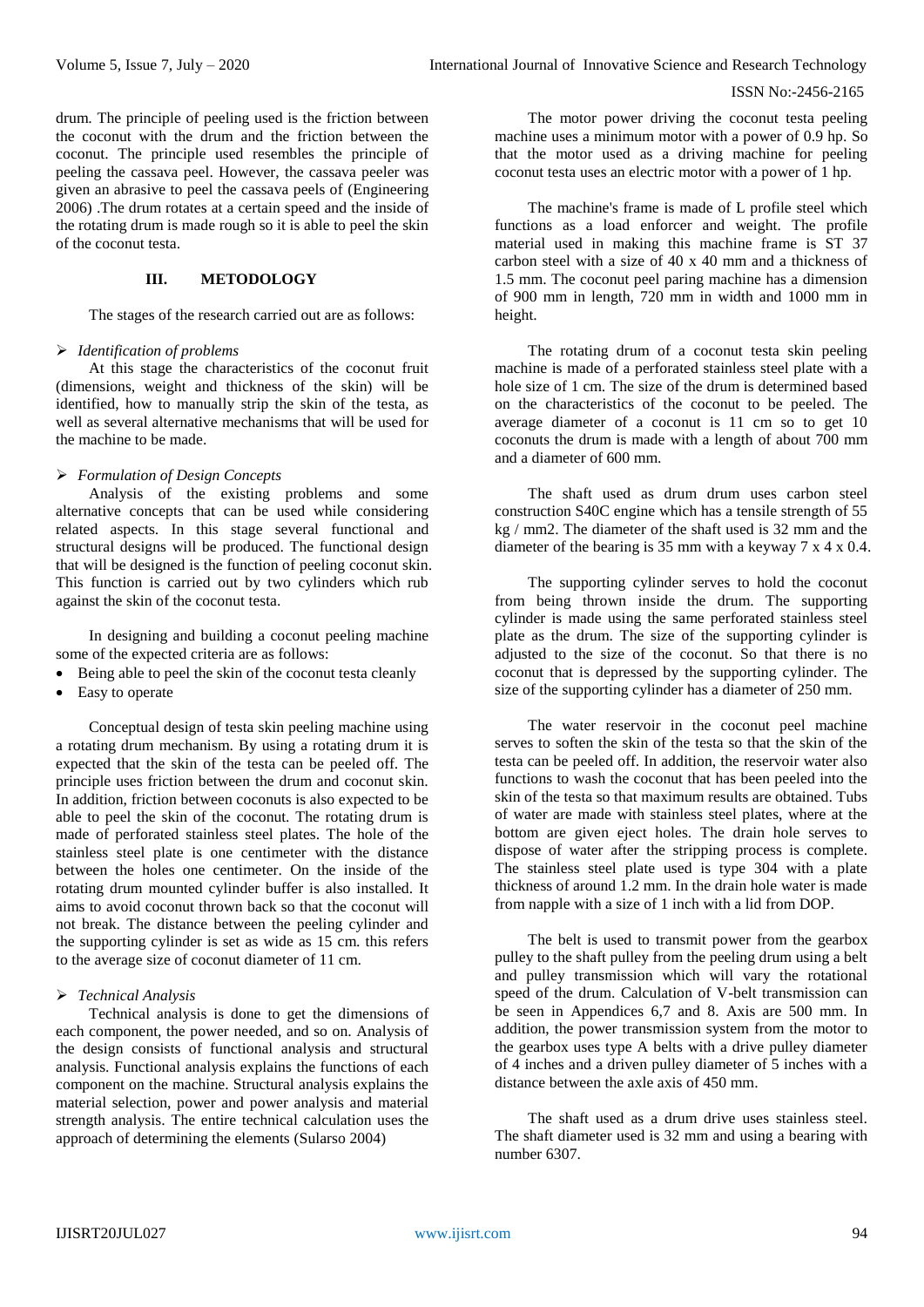ISSN No:-2456-2165

# *Engineering drawings*

Engineering drawing is a conceptual drawing of the machine that will be made with a size that has been adjusted by technical analysis. Technical drawings are also a communication medium to the manufacturer if the device or machine is to be fabricated. The picture below is the result of predetermined designs.



Fig 1:- Result Engineering Drawing

# *Prototype Making*

The results of the design of the machine or generally in the form of technical drawings will be made in the prototype construction workshop. This prototype must be ensured to be tested according to the design that has been made. The picture below is the result of making a prototype of engineering drawing that has been made.



Fig 2:- Result Prototype Making

#### *Functional Test Machine*

At this stage the prototype that has been made will be tested whether it matches the function that has been designed.

# *Engine Performance Test*

After all the functions of the machine are in accordance with the results of the design, then the next step is testing the performance of the engine. At this stage data will be taken when peeling the skin of the coconut testa, the rotary speed of the drum and the results of peeling. Data is collected using coconut whose skin has not been peeled. Then the peeling process is done by a peeling machine until the skin of the testa is peeled completely. After all data is obtained, then the cost of stripping services for coconut per coconut will be calculated.

# **IV. RESULT**

The results of the design concept of a coconut testa peeling machine design consists of several component functions aimed at peeling a coconut testa skin. The following are some of the functions of the components of the coconut peel machine.

| No.     | Component        | Function                                                                                      |  |  |  |
|---------|------------------|-----------------------------------------------------------------------------------------------|--|--|--|
|         | Drum             | Peeling coconut testa skin                                                                    |  |  |  |
| ∍       | Support Cylinder | Hold the coconut so that it is not thrown in the drum                                         |  |  |  |
|         | Frame            | Where the components are placed, holding the weight above and giving the shape of the machine |  |  |  |
| 4       | Electric motor   | Source of propulsion                                                                          |  |  |  |
|         | Pulley belt      | Power transmission from an electric motor to a rotating drum                                  |  |  |  |
| 6       | Gearbox          | Reducing the rotation of the electric motor                                                   |  |  |  |
|         | Water tub        | Holds water, making the skin of the testa easier to peel                                      |  |  |  |
| Table 1 |                  |                                                                                               |  |  |  |

The way the coconut testa skin peeling machine is designed is the operator filling the tub with water with a height of 19 cm from below the surface of the tub. The coconut to be peeled is put into the drum manually. After all the coconuts come in, then close the drum again. After that, the engine starts and the coconut will peel off because it rubs against the surface of the drum and rubs with the other coconut. Water in the tub serves to wash the coconut

and soften the texture of the skin of the coconut testa. After the skin is removed, the coconut is removed from the drum manually to do the next process.

The next process is testing the performance of the machine, the following are the results of testing of the performance of the coconut peeling machine peel: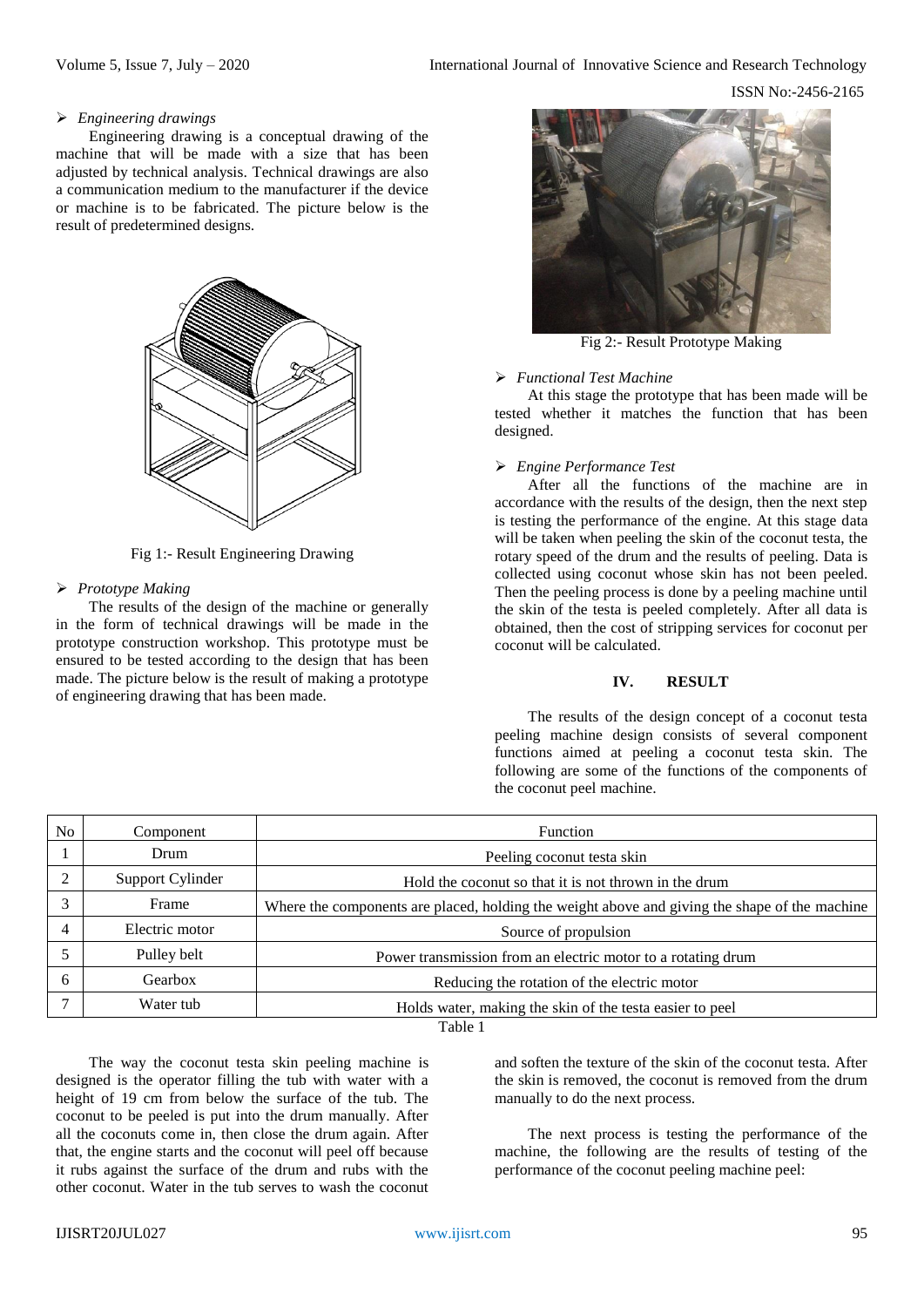| Speed (RPM) | Number of coconuts (pcs) | Peeled coconut (pcs) | Unpeeled coconut (pcs) | Broken coconut (pcs) |  |  |
|-------------|--------------------------|----------------------|------------------------|----------------------|--|--|
|             | 10                       |                      |                        |                      |  |  |
| 50          | 15                       | 10                   |                        |                      |  |  |
|             | 20                       | 17                   |                        |                      |  |  |
|             | 10                       |                      |                        |                      |  |  |
| 60          | 15                       | 10                   |                        |                      |  |  |
|             | 20                       | 18                   |                        |                      |  |  |
|             | 10                       |                      |                        |                      |  |  |
| 70          | 15                       | 10                   |                        |                      |  |  |
|             | 20                       |                      |                        | 15                   |  |  |
| Table 2     |                          |                      |                        |                      |  |  |

Based on data that has been obtained from the results of the testing of the skin testa coconut. At a speed of 70 rpm, it is found that the number of coconuts added is greater so there will be coconuts which will break. This is due to the very fast rotating speed of the drum which makes the coconut spin rapidly so as to produce a large centrifugal force which causes the coconut to break. In addition, the large number of coconuts when rotated at a high enough speed will make the coconut thrown because of little space and the speed is quite high and a lot of water is wasted due to the drum's fast turning speed. At speeds of 50 rpm and 60 rpm is a good speed for peeling due to the result of the coconut breaking slightly.



Peeling efficiency is calculated from the number of perfectly shelled coconuts divided by the total amount of coconuts put into the drum. The efficiency obtained can be seen in the Figure above. The graph shows that the greatest efficiency is produced by a drum speed of 60 rpm with a total of 20 coconuts. Efficiency obtained around 90%, which means that with a drum rotation speed of 60 rpm 90 percent of them peeled completely. The lowest efficiency is obtained by a drum speed of 70 rpm with a total of 20 pieces with an efficiency value of around 25%. This is due to the fairly fast drum speed and the space between the coconut trees is very narrow, so many coconuts are broken. Based on a fairly large stripping efficiency at a speed of 60 rpm, the optimal speed for peeling the skin of the coconut is 60 rpm with a total of 20 coconuts.

Based on the explanation above, it can be concluded that the machine was designed to be able to peel the skin of the coconut testa so as to obtain the whole coconut meat for

further processing. In addition, the use of a machine that has been designed is capable of carrying out a stripping process with an efficiency of 90% with the time needed for 15 minutes. Previously the capacity needed in the process of stripping coconut testa 1000 grains required 8 hours (Rukmana 2003). Based on that, the use of a paring machine designed to be more effective and efficient because it can do the process of stripping 20 coconuts in 15 minutes.

After that, the cost needed to do the process of stripping the coconut skin manually is Rp 100 per pcs. Machines that have been designed produce a lower cost of basic items, namely Rp.91.9 per pcs. Basic costs are calculated based on fixed costs and variable costs. Based on these considerations, the design machine has been able to produce lower costs compared to using a manual knife.